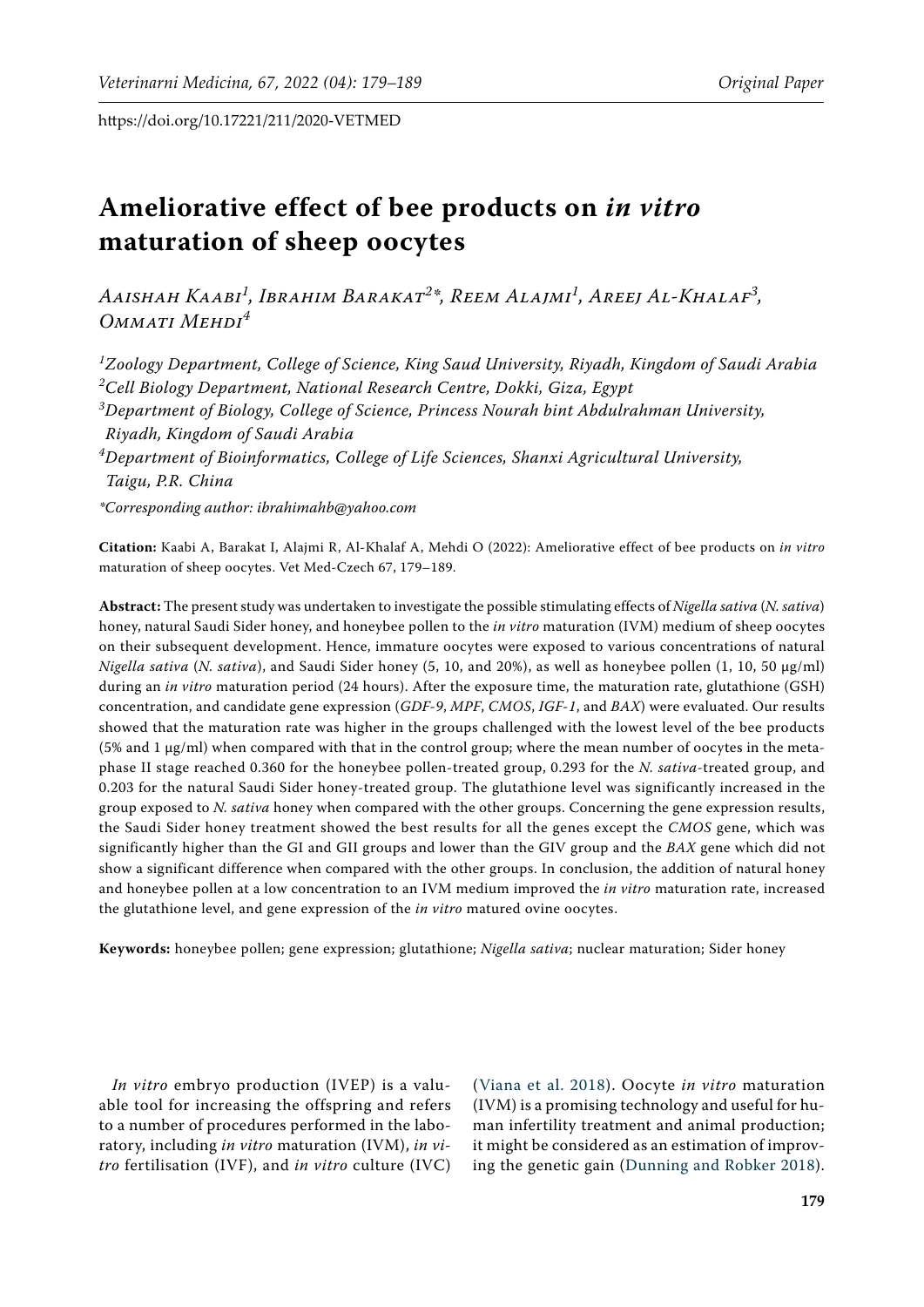The IVM technology requires the recovery of immature oocytes from small visible follicles that are found on the ovary surface and then their culture in suitable conditions prepared for maturity [\(Wang](#page-10-1)  [et al. 2014](#page-10-1)). *In vitro* maturation remains inferior to *in vivo* maturation with a reduced developmental potential, having lower blastocyst formation rates [\(Kyasari et al. 2012\)](#page-9-1). This is due to the difference between the *in vitro* and *in vivo* situations, where maturity occurs inside the female reproductive tract and the ovarian follicle has an ideal protective environment (*in vivo*). While the *in vitro* conditions can be affected by some co-factors, including the oxygen concentration (increased up to 20%, where the optimum level of oxygen ranges from 3–5%), exposure to light, centrifugation processes, pH alterations, culture medium compositions and many others that have caused oxidative stress ([Du Plessis](#page-9-2)  [et al. 2008;](#page-9-2) [Li et al. 2012;](#page-9-3) [Agarwal et al. 2014\)](#page-9-4).

Oxidative stress (OS) is an imbalance between the concentration of oxidants [i.e., intracellular reactive oxygen species (ROS)] and antioxidant systems [\(Ommati et al. 2019a;](#page-10-2) [Ommati et al. 2019b;](#page-10-3) [Ommati](#page-10-4)  [et al. 2020](#page-10-4)). It has been repeatedly reported that OS can cause adverse effects on fertility, implantation, and pregnancy rates, through the increased ROS levels, which is one of the well-known factors affecting IVEP results ([Ommati et al. 2018\)](#page-9-5). Hence, *in vitro* conditions require protective mechanisms against OS, such as compounds with high antioxidant properties for scavenging ROS during maturation, and improving the oocyte and embryo quality, as well as the subsequent embryonic developmental competence ([Du Plessis et al. 2008;](#page-9-2) [Takahashi](#page-10-5)  [2012\)](#page-10-5). Therefore, many studies have attempted to supplement the maturation medium with several high-potential antioxidant compounds (i.e., amino acids, peptides, herbal components, vitamins, etc.) to test different culture conditions for IVM and also alleviate the adverse effects of ROS on the oocytes and embryos, as well as to increase the oocytes developmental potency. However, there is a good body of evidence reporting that ascorbic acid, quercetin, resveratrol, honeybee pollen, and tocopherol, as well as l-carnitine, have ameliorative roles in reducing ROS levels and increasing the intracellular reduced glutathione (GSH) reservoir in oocytes ([Bormann et al. 2003](#page-9-6); [Wongsrikeao](#page-10-6)  [et al. 2006;](#page-10-6) [Shabankareh et al. 2012](#page-10-7); [Kang et al. 2016](#page-9-7); [Dunning and Robker 2018](#page-9-0); [Al-Mutary et al. 2019](#page-9-8); [Zabihi et al. 2019](#page-10-8)). The crucial role of GSH in IVM has been repeatedly reported. GSH can also play an essential role in various biological processes; for instance, it can protect the cells against OS-induced cellular injuries, it contributes to the synthesis of protein and DNA, as well as regulates the intracellular redox balance. The association between GSH and early embryo development has been reported; therefore, the intra-oocytes GSH level can be considered as a marker of the oocyte quality and developmental competence for embryos after IVF [\(Zabihi et al. 2019\)](#page-10-8).

Many investigations have reported that bee products, such as honey and honeybee pollen, are rich in nutrients and antioxidants. Therefore, supplementing the IVM medium with honeybee pollen or honey is a possible way to improve the IVM efficiency ([Barakat et al. 2020](#page-9-9); [Kaabi et al.](#page-9-10) [2020](#page-9-10)). Honey is a complex biological substance produced by *Apis mellifera* bees and composed mainly from vitamins (e.g., retinol, tocopherol, anti-haemorrhagic vitamin, thiamine), amino acids (e.g., glutamic acid, arginine, cysteine, aspartic acid, and proline), fatty acids, flavonoids, sugars, phenolic compounds, mineral salts, carotenoid contents, and antimicrobial and antioxidant substances ([Abel and Baird 2018\)](#page-8-0). [Kaabi et al. \(2020\)](#page-9-10) has reported that the addition of black seed honey (5%) to the maturation medium of sheep oocytes improved the maturity and gene expression (*GDF-9*, *MPF*, *CMOS*, *IGF-1* and *BAX*) and enhanced the intracellular glutathione concentration.

[Barakat et al. \(2020\)](#page-9-9) have demonstrated that the use of honeybee pollen at a concentration of 1 μg/ml as a supplement in an IVM medium improved the *in vitro* maturation rate of sheep oocytes, increased the glutathione concentration, and enhanced the gene expression.

Royal jelly (RJ) is also a natural product secreted by worker bees to feed young larvae and contains mineral salts, sugars, proteins, lipids, amino acids, fatty acids and vitamins, such as vitamin A, B, C, D and E and antioxidants, and is antimicrobial and antiviral [\(Buttstedt et al. 2013](#page-9-11)). Some studies were focused on the effect of RJ on the *in vitro* capacitation of buffalo spermatozoa. The results indicated that RJ enhanced the cryo-survival rate, sperm motility, acrosomal reaction, and the *in vitro* fertilisation capacity of buffalo spermatozoa [\(Shahzad et al. 2016](#page-10-9)).

Hence, the objectives of this study were to investigate the effect of bee products (two kinds of honey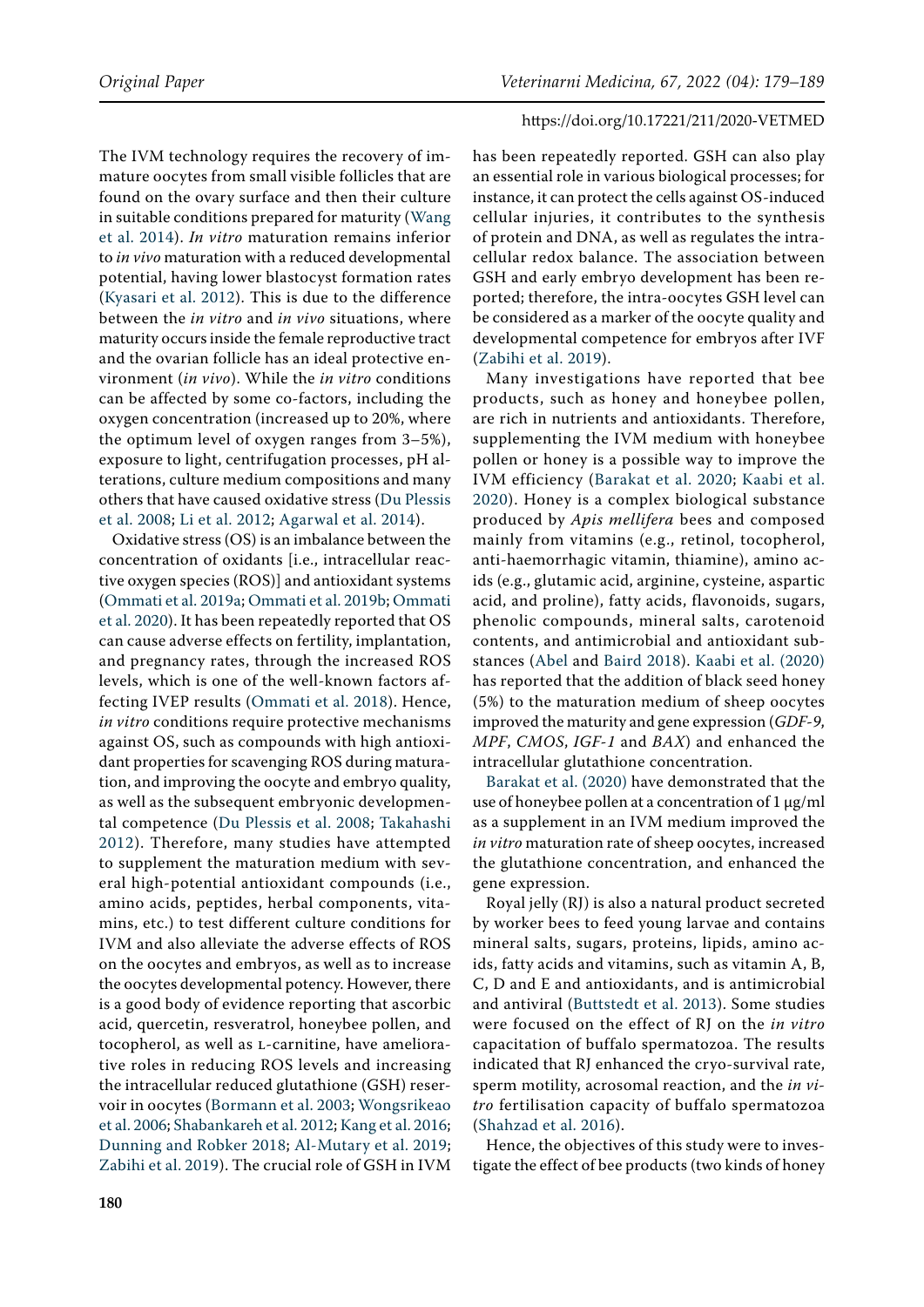and honeybee pollen) with different concentrations on the *in vitro* maturation of sheep oocytes, the glutathione concentration, and the division and any apoptotic related gene expression to determine the best treatment and concentration that lead to the improvement of the *in vitro* maturation conditions.

# **MATERIAL AND METHODS**

#### **Chemicals**

The media and chemicals used in the present study were purchased from Sigma Aldrich (St. Louis, Missouri, USA). The dishes and Millipore membrane syringe filters for the oocytes culture were obtained from Nunclon (NUNC, Roskilde, Denmark), and Thermo Fisher Scientific Inc. (Logan, UT, USA). The salts for preparing the buffer solutions were of an analytical grade and obtained from Merck (Darmstadt, Germany).

### **Experimental design**

This study was designed to assess the effects of bee products, including two kinds of honey (Sider and *N. sativa*) (Turkish product; purchased from a shop called Dr. Assal with the assurance of being natural and not adulterated) and honeybee pollen (Canadian product; purchased from Chemco Group through Qassim apiaries) during the IVM of sheep oocytes on the maturation rate, GSH concentration, and the expression of the understudied genes to improve the established defined maturation medium. For this purpose, immature oocytes were divided into four groups according to the type of treatment with three replicates in each group as follows:

- Group I (GI): *In vitro* maturation (IVM) defined medium without any supplements (control group).
- Groups II (GII): Oocytes were cultured in a defined maturation medium plus *N. sativa* honey at different concentrations (5, 10, and 20%; first concentration, second concentration, and third concentration, respectively).
- Groups III (GIII): A defined maturation medium plus various concentrations of Saudi

Sider honey (5, 10, and 20%; first concentration, second concentration, and third concentration, respectively).

• Groups IV (GIV): Various concentrations of honeybee pollen  $(1, 10, \text{ and } 50 \text{ µg/ml})$ ; first concentration, second concentration, and third concentration, respectively), were added to the defined *in vitro* maturation medium of sheep oocytes [\(Kang et al. 2016](#page-9-7)).

The culture conditions in all the groups were 38.5 °C, 5%  $CO<sub>2</sub>$ , and high humidity for 22–24 hours. The defined maturation medium used in the culture was composed of TCM-199 + 4.0 mg/ml of bovine serum albumin (BSA) + 0.02 IU FSH/ml + 0.23 IU LH/ml + 1.0  $\mu$ g/ml of oestradiol 17- $\beta$  + 50  $\mu$ g/ml of streptomycin.

### **Experimental procedures**

# OOCYTE COLLECTION AND GRADING

The ovaries were collected immediately after slaughter from non-infected Najdi ewes in a Riyadh slaughterhouse, the Kingdom of Saudi Arabia, and immediately transported to the laboratory within 2 h in a tube containing a warmed saline solution (37 °C) supplemented with 50 µg/ml of streptomycin and 100 IU/ml of penicillin. Afterwards, all the ovaries were rinsed with 70% ethanol to eliminate the blood and any infections, and they were washed twice in a fresh warmed normal saline solution and kept in a water bath under the same temperature until the cumulus-oocyte complexes (COCs) aspirated from the ovarian follicles ( $\sim$  2 mm to 6 mm) using a 10 ml syringe with an l8 gauge needle containing 500 µl of an aspiration medium  $[TCM-199 + 50 \,\mu g/ml$  of kanamycin + 0.5 mM of sodium pyruvate + 50 μg/ml of heparin + 4 mg/ml of bovine serum albumin (BSA)].

# *IN VITRO* MATURATION OF OOCYTES

The COCs were graded as 1) Grade-A: The COCs had more than three layers of cumulus cells and a homogeneous granular grey cytoplasm; 2) Grade-B: The COCs had less than three layers of cumulus cells surrounding the zona pellucida with a homogeneous cytoplasm; and 3) Grade-C: A very tiny scattered cumulus mass and displayed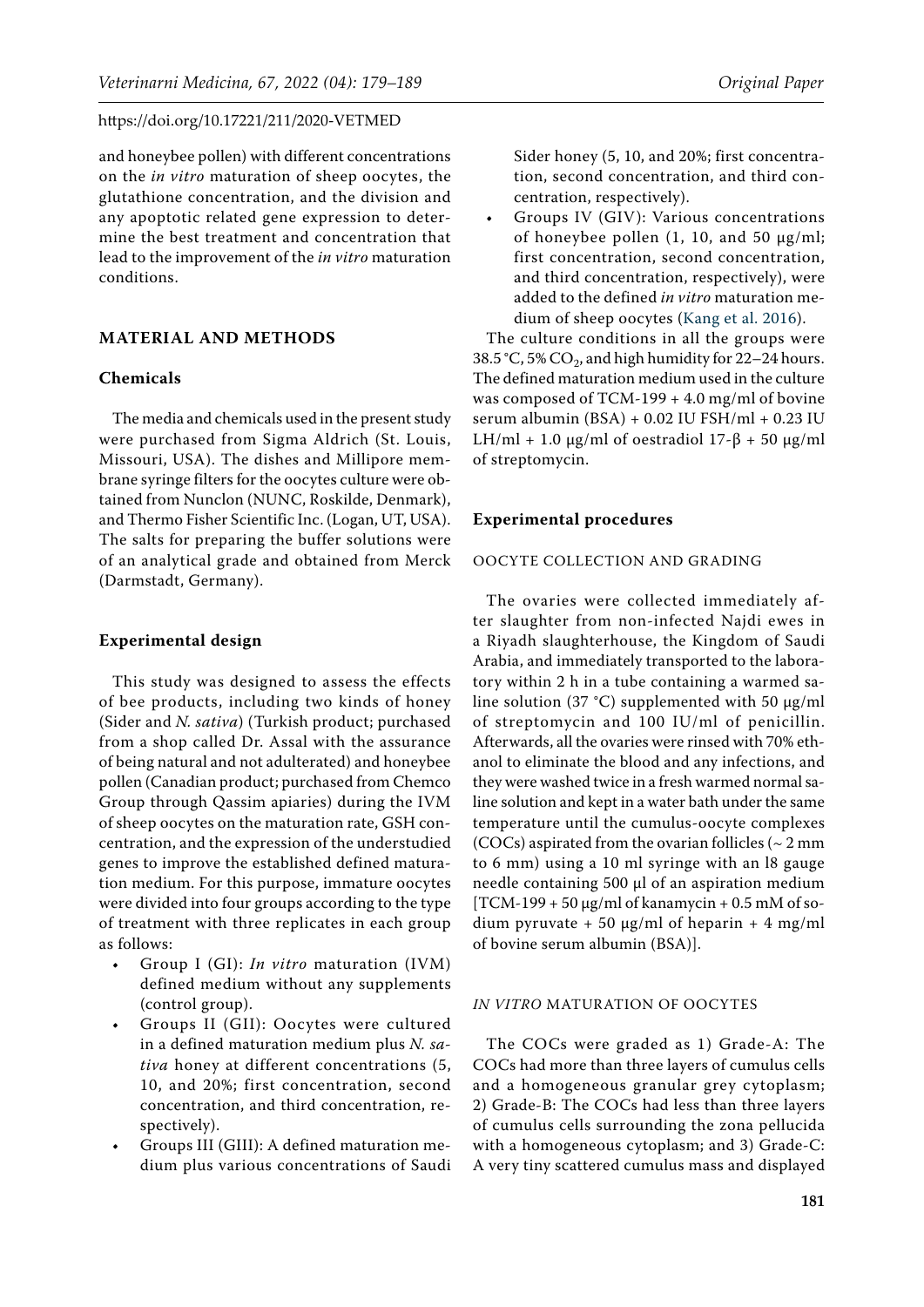a heterogeneous cytoplasm. The Grade-C oocytes were discarded, and only grades A and B were used for the IVM.

The selected COCs were washed three times with a maturation medium and randomly cultured in four-well plates containing a maturation medium with or without various concentrations of honey and honeybee pollen according to the experimental design of the study. Each group of oocytes (20 to 35 oocytes) was cultured for 22–24 h for maturation under the mentioned conditions.

### NUCLEAR STAINING OF MATURED OOCYTES

The mature COCs of each group were denuded using hyaluronidase at a 100 IU/ml concentration by a mouth-controlled pipetting system to completely remove the cumulus cells. The denuded mature oocytes were fixed in acetic acid/ethanol (1 : 3) for at least 24 h and then stained with a 1% acetoorcein stain. Subsequently, the stained oocytes were examined with a stereomicroscope and classified according to their nuclear division into five stages: germinal vesicle (GV), germinal vesicle breakdown (GVBD), metaphase I (MI), anaphase (Anaph.), and metaphase II (MII). All the oocytes in the MII stage were considered as matured oocytes.

### GLUTATHIONE ASSAY

At the end of the IVM, the denuded matured oocytes were stored at –80 °C in 1.5 ml Eppendorf tubes containing 10 µl of phosphate-buffered saline (PBS). A commercial assay kit (CS0260; Sigma Aldrich, St. Louis, USA) was used to determine the nanomole levels of the reduced glutathione (GSH).

## TOTAL RNA EXTRACTION AND REAL-TIME PCR (RT-PCR)

The oocyte RNA was extracted using a PureLink® RNA Mini Kit (Ambion, Life Technologies, Carlsbad, CA, USA; Cat. No. 12183018A) based on the manufacturer's instructions. The RNA quality and quantity were examined using a NanoDrop ND-1000 spectrophotometer (Nano-Drop, Wilmington, USA). Afterwards, reverse transcription (RT) was performed using a High-Capacity cDNA Reverse Transcription Kit (4368813; Applied Biosystems, Carlsbad, USA). In brief, 15 µl of the DNase I-treated RNA was mixed to the RT mixture  $(15 \mu l)$  containing 75 IU of a MultiScribe reverse transcriptase and the RT buffer. The RT reaction mixture was incubated (25 °C, 10 min), followed by 37 °C for 120 min, and then at 85 °C for 5 minutes. Finally, the cDNA was stored at –20 °C till the day of the experiment for the quantitative real-time polymerase chain reaction (qRT-PCR). Following the manufacturer's instructions, the quantitative real-time PCR (qRT-PCR) was conducted using a QuantiTect SYBR Green PCR kit (Takara Biological Engineering Company, Dalian, P.R. China). The mRNA expressions of the candidate genes, including *GDF-9*, *Bax*, *Cyclin B*, *C-MOS*, and *IGF-1*, were recorded using quantitative real-time PCR (qRT-PCR). The primer sequences were designed by Primer v5.0 software and come from the literature ([Table 1](#page-3-0)). The qRT-PCR was performed

<span id="page-3-0"></span>Table 1. Information on the primer sequences of the studied genes

| Gene      | Primers                                                      | Reference                            | Accession No.      | Function                                                        |
|-----------|--------------------------------------------------------------|--------------------------------------|--------------------|-----------------------------------------------------------------|
| $β-actin$ | F: AGGCCAACCGTGAGAAGATG<br>R: AATCGCACGAGGCCAATCTC           | Barakat et al. (2018) NM_001009784.1 |                    | housekeeping gene; cell mo-<br>tility, structure, and integrity |
| $GDF-9$   | F: AGCTGAAGTGGGACAACTGG<br>R: ACACAGGATGGTCTTGGCAC           | Barakat et al. (2018) NM_001142888.2 |                    | granulosa cell development                                      |
| Bax       | F: TGCATCCACCAAGAAGCTGAG<br>R: AGGAAGTCCAATGTCCAGCC          | Barakat et al. (2018) XM 004015363.1 |                    | apoptotic genes                                                 |
| Cyclin B  | F: GAGGGGATCCAAACCTTTGTAGTGA<br>R: CTTCTTTACATGGGAGGTCTTTAAC | Khalil et al. (2010)                 | L <sub>48205</sub> | cell cycle regulation                                           |
| $C-MOS$   | F: CTTGGACCTGAAGCCAGCGAACATT<br>R: GTTAGAGGCAGGCAGGGAGAGCCGC | Khalil et al. (2010)                 | X78318             | cell cycle regulation                                           |
| IGF1      | F: TGTGGAGACAGGGGCTTTTA<br>R: CAGCACTCATCCACGATTCC           | Fan et al. (2017)                    | NC 022297.1        | cell development and<br>differentiation                         |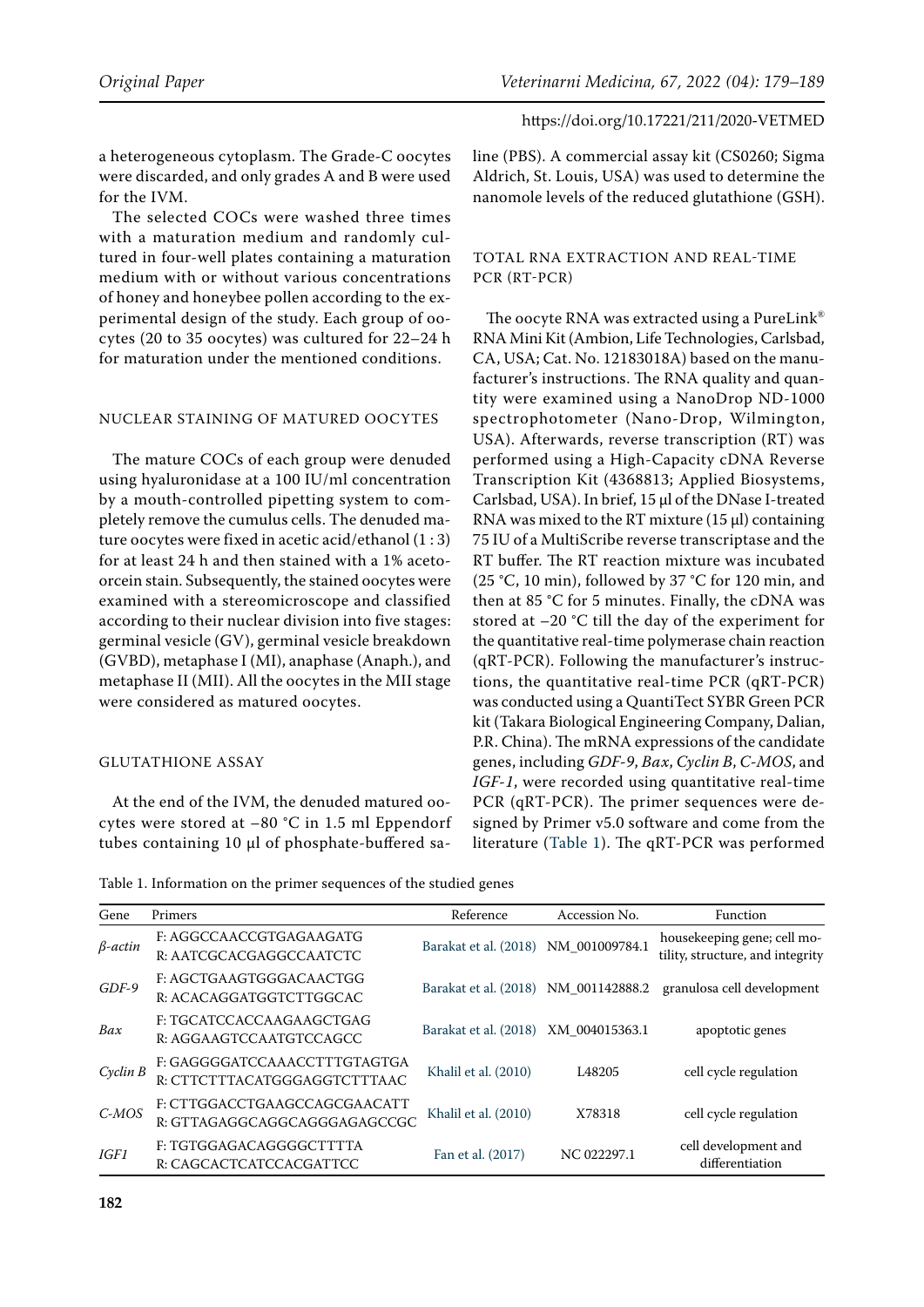<span id="page-4-0"></span>Table 2. Effects of several treatments on the efficiency of the *in vitro* sheep oocyte maturation

| Trait<br>Treatment                                                                                                                                 | GV | <b>GVBD</b>                                                                                                                                                                                | Metaphase I<br>(MI) | Anaphase | Metaphase II Degenerated<br>(MII) |  |
|----------------------------------------------------------------------------------------------------------------------------------------------------|----|--------------------------------------------------------------------------------------------------------------------------------------------------------------------------------------------|---------------------|----------|-----------------------------------|--|
| Control (GI)                                                                                                                                       |    | $0.0380 \pm 0.034^a$ $0.430 \pm 0.013^a$ $0.025 \pm 0.001^b$ $0.000 \pm 0.000^a$ $0.030 \pm 0.001^c$ $0.135 \pm 0.006^b$                                                                   |                     |          |                                   |  |
| N. sativa honey (GII)                                                                                                                              |    | $0.082 \pm 0.001^{\circ}$ $0.362 \pm 0.020^{\circ}$ $0.082 \pm 0.003^{\circ}$ $0.013 \pm 0.001^{\circ}$ $0.293 \pm 0.013^{\circ}$ $0.178 \pm 0.012^{\circ}$                                |                     |          |                                   |  |
| Natural Sider honey (GIII) $0.230 \pm 0.012^b$ $0.273 \pm 0.011^c$ $0.028 \pm 0.001^b$ $0.005 \pm 0.001^a$ $0.203 \pm 0.007^b$ $0.287 \pm 0.022^a$ |    |                                                                                                                                                                                            |                     |          |                                   |  |
| Honeybee pollen (GIV)                                                                                                                              |    | $0.062 \pm 0.003$ <sup>c</sup> $0.322 \pm 0.021$ <sup>bc</sup> $0.072 \pm 0.004$ <sup>a</sup> $0.012 \pm 0.002$ <sup>a</sup> $0.360 \pm 0.022$ <sup>a</sup> $0.190 \pm 0.014$ <sup>b</sup> |                     |          |                                   |  |

a–cDifferent letters within each column are significantly different at  $P \le 0.05$ . Values represented as mean  $\pm$  SEM GV = germinal vesicle; GVBD = germinal vesicle break down

under the following thermo-cycling conditions: Hold stage (50 °C for 2 min and 95 °C for 10 min) and 40 cycles for the qRT-PCR (95 °C for 15 s, 60 °C for 60 s, and 70 °C for 30 min), and a melt curve stage (95 °C for 15 s, 60 °C for 60 s, and 95 °C for 15 s) to confirm the amplified product specificity. All the tests were performed in triplicate, and the mRNA quantification was analysed using the  $2^{-\Delta\Delta Ct}$  method by comparing the candidate gene expression relative to the *β-actin* as a housekeeping gene [\(Ommati et al.](#page-10-3)  [2019b](#page-10-3); [Ommati et al. 2020](#page-10-4)).

### **Statistical analysis**

The data of the current investigation were analysed using SPSS software v20.0 (SPSS Inc., Chicago, IL, USA) using a two-way analysis of variance (ANOVA). The mean  $\pm$  standard error of the mean (SEM) of at least three independent trials are described in the text. The mean difference was performed using Duncan's test ([Duncan and Duncan](#page-9-15)  [1955](#page-9-15)). The level of significance was set at  $P \le 0.05$ .

# **RESULTS**

# **Effect of treatment (two types of honey and honeybee pollen) factor**

The natural Sider honey (GIII) was the worst treatment for improving the maturation rate of sheep oocytes ([Table 2\)](#page-4-0). However, the *N. sativa* honey (GII) and honeybee pollen (GIV) are the best treatments; albeit, there were no significant differences between them in all the traits, especially in the metaphase II stage. It could indicate that the *N. sativa* honey and honeybee pollen can significantly improve the maturation rate of the oocytes (0.293 and 0.360, respectively) ([Table 2\)](#page-4-0).

The GSH content, as a valid index of the OS, was considerably increased in the cells exposed to the *N. sativa* honey when compared with that in the groups challenged with natural Sider honey and honeybee pollen [\(Figure 1](#page-4-1)).

The effect of the honey products on the expression of the candidate genes, including *GDF-9*, *MPF*, *CMOS*, *IGF-1*, and *BAX* in the mature oocyte, is shown in [Table 3](#page-5-0). Except for *BAX*, the relative expression levels of the other genes were significantly altered in the trial groups. The relative expression levels of *GDF-9*, *MPF*, and *IGF-1* mRNA increased dramatically in the cells challenged with natural Sider honey (GIII).

# **Comparison of the different treatment concentration factors**

A significant difference between the first and third concentration was observed in the traits of the degenerated oocytes, metaphase MII, ger-

<span id="page-4-1"></span>

Figure 1. Effect of the honey types and honeybee pollen on the glutathione concentration in the *in vitro* matured Najdi sheep oocytes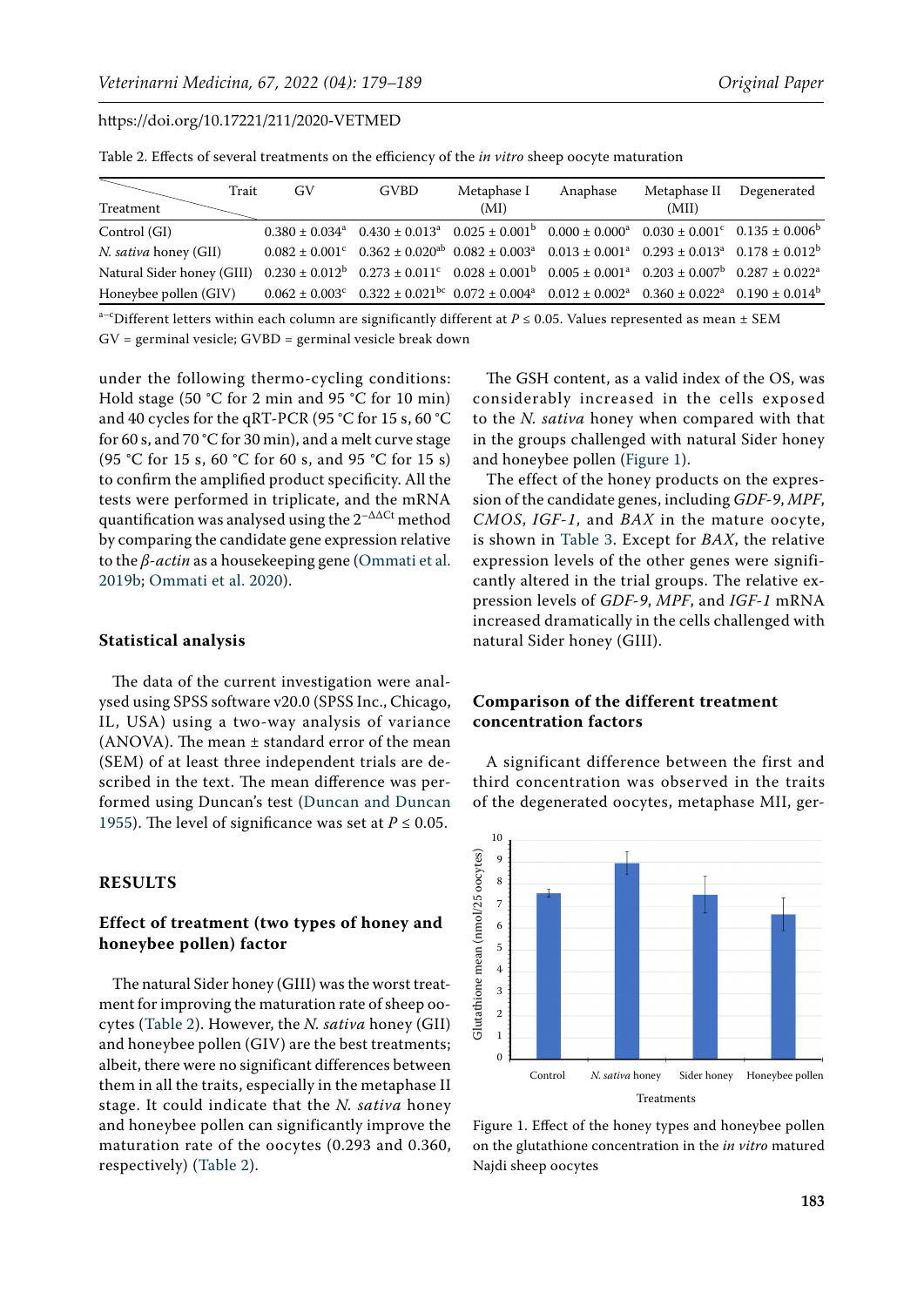|                            | Trait<br>$GDF-9$             | <b>MPF</b>                | <b>CMOS</b>                    | $IGF-1$                   | BAX                            |
|----------------------------|------------------------------|---------------------------|--------------------------------|---------------------------|--------------------------------|
| Treatment                  |                              |                           |                                |                           |                                |
| Control (GI)               | $1.007 \pm 0.041^b$          | $1.030 \pm 0.093^b$       | $1.007 \pm 0.048$ <sup>c</sup> | $1.037 \pm 0.089^b$       | $1.153 \pm 0.228$ <sup>a</sup> |
| N. sativa honey (GII)      | $1.377 \pm 0.264^b$          | $2.237 \pm 0.324^b$       | $1.803 \pm 0.368$ <sup>c</sup> | $1.629 \pm 0.231^{\rm b}$ | $1.334 \pm 0.096^a$            |
| Natural Sider honey (GIII) | $6.051 \pm 2.569^{\text{a}}$ | $4.272 \pm 1.661^a$       | $4.488 \pm 1.605^{\circ}$      | $12.561 \pm 4.588^a$      | $0.971 \pm 0.074$ <sup>a</sup> |
| Honeybee pollen (GIV)      | $1.490 \pm 0.218^{\rm b}$    | $1.471 \pm 0.628^{\rm b}$ | $5.891 \pm 1.608^a$            | $4.381 \pm 1.477^b$       | $1.036 \pm 0.212^a$            |

<span id="page-5-0"></span>Table 3. Effects of several treatments on the candidate gene expression in the *in vitro* matured sheep oocytes

a–cDifferent letters within each column are significantly different at *P* ≤ 0.05. Mean values represented as mean ± SEM

<span id="page-5-1"></span>Table 4. Effect of the different concentrations of honey and honeybee pollen on the mean values of the nuclear maturation characteristics of the sheep oocytes

| Treatment                                                             | Trait | GV                  | <b>GVBD</b> | Metaphase I<br>(MI) | Anaphase                                                                                                                                                    | Metaphase II<br>(MII) | Degenerated<br>oocytes |
|-----------------------------------------------------------------------|-------|---------------------|-------------|---------------------|-------------------------------------------------------------------------------------------------------------------------------------------------------------|-----------------------|------------------------|
| First concentration<br>$(5\%$ honey, 1 µg honeybee<br>pollen)         |       |                     |             |                     | $0.114 \pm 0.001^{\circ}$ $0.323 \pm 0.013^{\circ}$ $0.059 \pm 0.005^{\circ}$ $0.019 \pm 0.002^{\circ}$ $0.330 \pm 0.014^{\circ}$ $0.156 \pm 0.013^{\circ}$ |                       |                        |
| Second concentration<br>$(10\%$ honey, 10 $\mu$ g honeybee<br>pollen) |       |                     |             |                     | $0.0209 \pm 0.013^a$ $0.368 \pm 0.023^a$ $0.058 \pm 0.003^a$ $0.004 \pm 0.000^b$ $0.216 \pm 0.011^b$ $0.199 \pm 0.018^{ab}$                                 |                       |                        |
| Third concentration<br>$(20\%$ honey, 50 $\mu$ g honeybee<br>pollen)  |       | $0.243 \pm 0.020^a$ |             |                     | $0.350 \pm 0.021^a$ $0.039 \pm 0.002^a$ $0.000 \pm 0.000^b$ $0.119 \pm 0.004^c$ $0.238 \pm 0.022^a$                                                         |                       |                        |

a<sup>-c</sup>Different letters within each column are significantly different at  $P \le 0.05$ . Values represented as mean  $\pm$  SEM GV = germinal vesicle; GVBD = germinal vesicle break down

minal vesicle (GV), and anaphase ([Table 4](#page-5-1)). On the other hand, there was also a significant difference between the first and third concentration in the traits of the metaphase II (MII), anaphase, GV, and degenerated oocyte traits. However, there were no significant differences in the other stages of the nuclear division of the oocytes' germinal vesicle break down (GVBD) and metaphase I (MI) that matured *in vitro* in these concentrations. Meanwhile, MII was significantly different between the second and third concentrations ([Table 4\)](#page-5-1).

Altogether, it can be concluded that the best concentration is the first concentration from the bee products, where the mean oocyte number in the MII stage was significantly higher in the first concentration (0.330) when compared with that in the second and third concentrations (0.216 and 0.119, respectively) ([Table 4\)](#page-5-1).

The GSH content was concentration-dependent decreased. The first concentration had a decisive role on the oocyte GSH content  $(9.75 \pm 0.45 \text{ nmol}/25 \text{ oo}$ cytes), revealing another ameliorative effect of the first concentration in the oocytes matured *in vitro*  [\(Figure 2](#page-5-2))*.*

The effect of various concentrations of the treatments on the candidate genes, including *GDF-9*, *MPF*, *CMOS*, *IGF-1*, and *BAX* in the oocyte matured *in vitro* is illustrated in [Table 5.](#page-6-0) The relative expression levels of *GDF-9*, *MPF*, *CMOS*, and *IGF-1* in the oocytes matured *in vitro* supplemented with

<span id="page-5-2"></span>

Figure 2. Comparison between the different concentrations of the treatments with the honey and honeybee pollen on glutathione concentration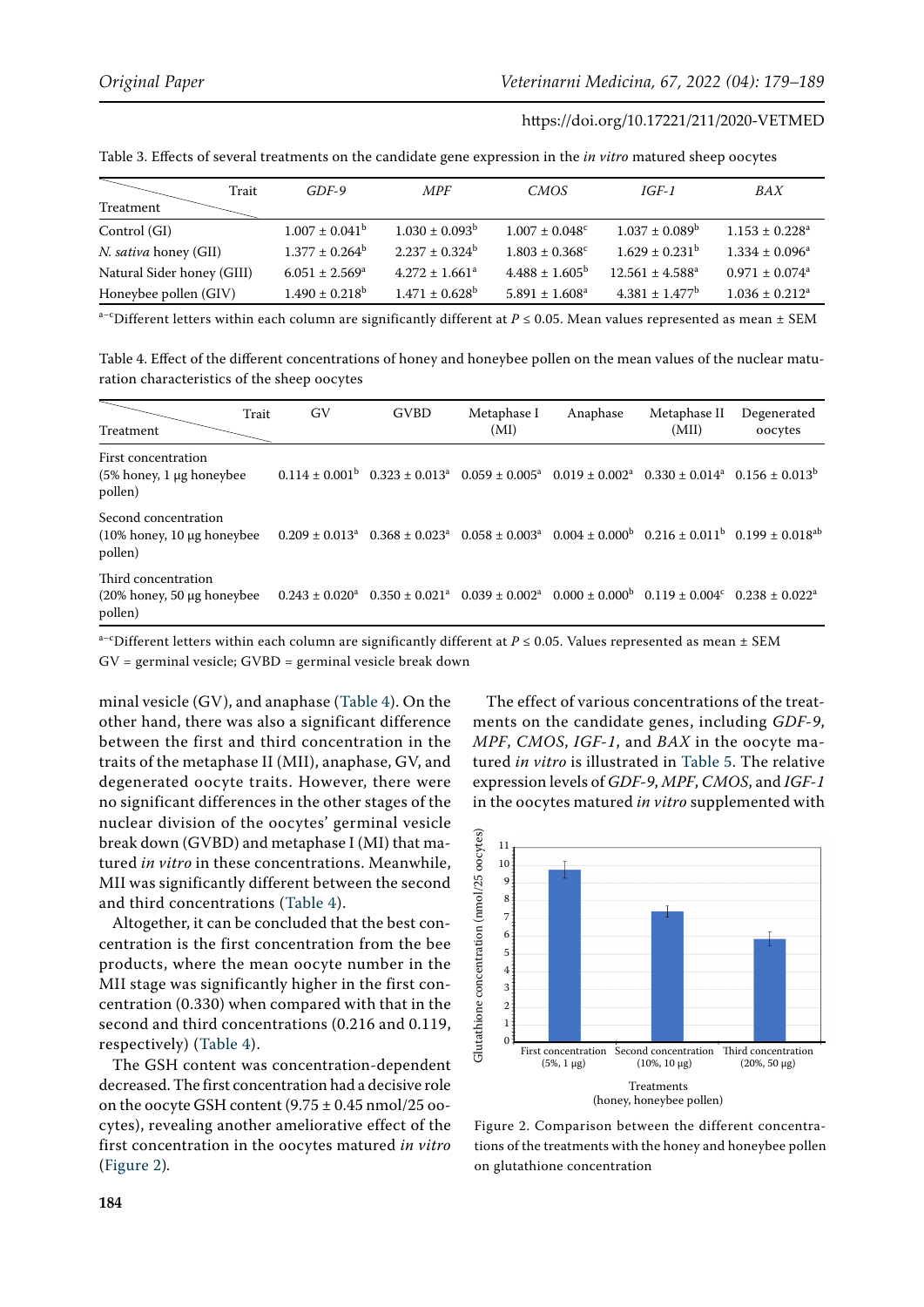<span id="page-6-0"></span>Table 5. Comparison between the different concentrations of the honey and honeybee pollen effects on the gene expression of the candidate genes

|                                                               | Trait | $GDF-9$                      | <b>MPF</b> | CMOS | IGF-1                                                                                                                             | BAX |
|---------------------------------------------------------------|-------|------------------------------|------------|------|-----------------------------------------------------------------------------------------------------------------------------------|-----|
| <b>Treatment</b>                                              |       |                              |            |      |                                                                                                                                   |     |
| First concentration<br>(5% honey, 1 µg honeybee pollen)       |       |                              |            |      | $0.916 \pm 0.058^{\circ}$ $1.337 \pm 0.373^{\circ}$ $0.819 \pm 0.080^{\circ}$ $2.353 \pm 0.309^{\circ}$ $1.042 \pm 0.112^{\circ}$ |     |
| Second concentration<br>$(10\%$ honey, 10 µg honeybee pollen) |       | $5.330 \pm 1.922^{\text{a}}$ |            |      | $4.279 \pm 1.215^a$ $5.040 \pm 1.116^a$ $10.620 \pm 3.707^a$ $1.354 \pm 0.170^a$                                                  |     |
| Third concentration<br>(20% honey, 50 μg honeybee pollen)     |       |                              |            |      | $1.197 \pm 0.155^{\circ}$ $1.142 \pm 0.160^{\circ}$ $4.033 \pm 1.350^{\circ}$ $1.733 \pm 0.401^{\circ}$ $0.975 \pm 0.132^{\circ}$ |     |

a<sup>-b</sup>Different letters within each column are significantly different at  $P \le 0.05$ . Values represented as mean  $\pm$  SEM

<span id="page-6-1"></span>Table 6. Effect of the interaction between the different treatments and concentrations of the honey and honeybee pollen on the nuclear maturation stage means

| Treatment                     | Trait | GV | <b>GVBD</b> | Metaphase I<br>(MI)                                                                                                                                                                                         | Anaphase | (MII) | Metaphase II Degenerated |
|-------------------------------|-------|----|-------------|-------------------------------------------------------------------------------------------------------------------------------------------------------------------------------------------------------------|----------|-------|--------------------------|
| Control (GI)                  |       |    |             | $0.0380 \pm 0.034^a$ $0.430 \pm 0.035^a$ $0.025 \pm 0.011^{\text{cd}}$ $0.000 \pm 0.000^{\text{b}}$ $0.030 \pm 0.012^{\text{e}}$ $0.135 \pm 0.024^{\text{cd}}$                                              |          |       |                          |
|                               |       |    |             | $5\%$ 0.015 ± 0.009 <sup>d</sup> 0.325 ± 0.033 <sup>abc</sup> 0.115 ± 0.023 <sup>a</sup> 0.025 ± 0.011 <sup>a</sup> 0.400 ± 0.035 <sup>ab</sup> 0.120 ± 0.023 <sup>d</sup>                                  |          |       |                          |
| N. sativa honey               |       |    |             | $10\%$ 0.080 ± 0.019 <sup>cd</sup> 0.345 ± 0.034 <sup>ab</sup> 0.080 ± 0.019 <sup>abc</sup> 0.015 ± 0.009 <sup>ab</sup> 0.325 ± 0.033 <sup>bc</sup> 0.185 ± 0.028 <sup>bcd</sup>                            |          |       |                          |
| (GII)                         |       |    |             | $20\%$ 0.150 ± 0.025° 0.415 ± 0.035 <sup>a</sup> 0.050 ± 0.015 <sup>bcd</sup> 0.000 ± 0.000 <sup>b</sup> 0.155 ± 0.026 <sup>d</sup> 0.230 ± 0.030 <sup>bc</sup>                                             |          |       |                          |
|                               |       |    |             | $5\%$ 0.050 ± 0.015 <sup>d</sup> 0.220 ± 0.029 <sup>c</sup> 0.050 ± 0.015 <sup>bcd</sup> 0.015 ± 0.009 <sup>ab</sup> 0.435 ± 0.035 <sup>a</sup> 0.230 ± 0.030 <sup>bc</sup>                                 |          |       |                          |
| Natural Sider<br>honey (GIII) |       |    |             | $10\%$ 0.275 $\pm$ 0.032 <sup>b</sup> 0.360 $\pm$ 0.032 <sup>ab</sup> 0.035 $\pm$ 0.013 <sup>bcd</sup> 0.000 $\pm$ 0.000 <sup>b</sup> 0.175 $\pm$ 0.027 <sup>d</sup> 0.235 $\pm$ 0.030 <sup>bc</sup>        |          |       |                          |
|                               |       |    |             | $20\%$ 0.365 ± 0.034 <sup>3</sup> 0.240 ± 0.030 <sup>bc</sup> 0.000 ± 0.000 <sup>d</sup> 0.000 ± 0.000 <sup>b</sup> 0.000 ± 0.000 <sup>e</sup> 0.395 ± 0.035 <sup>3</sup>                                   |          |       |                          |
|                               |       |    |             | 1 µg $0.010 \pm 0.007^d$ $0.315 \pm 0.033^{abc}$ $0.045 \pm 0.015^{bcd}$ $0.035 \pm 0.013^a$ $0.455 \pm 0.035^a$ $0.140 \pm 0.025^{bcd}$                                                                    |          |       |                          |
| Honeybee<br>pollen (GIV)      |       |    |             | $10 \mu$ g $0.100 \pm 0.021$ <sup>cd</sup> $0.335 \pm 0.033$ <sup>abc</sup> $0.090 \pm 0.020$ <sup>ab</sup> $0.000 \pm 0.000^{\circ}$ $0.335 \pm 0.033^{\circ}$ c $0.240 \pm 0.030^{\circ}$                 |          |       |                          |
|                               |       |    |             | $50 \mu$ g $0.075 \pm 0.019$ <sup>cd</sup> $0.315 \pm 0.033$ <sup>abc</sup> $0.080 \pm 0.019$ <sup>abc</sup> $0.000 \pm 0.000$ <sup>b</sup> $0.290 \pm 0.032$ <sup>c</sup> $0.190 \pm 0.028$ <sup>bcd</sup> |          |       |                          |

a<sup>-e</sup>Different letters within each column are significantly different at  $P \le 0.05$ . Values represent the mean  $\pm$  SEM GV = germinal vesicle; GVBD = germinal vesicle break down

the second concentrations were significantly increased ([Table 5](#page-6-0)).

Also, the mRNA expression level of the *CMOS* was considerably increased in the group exposed to the third concentrations.

# **Effect of the interaction between the treatment and concentration factors**

The results of the interaction between the treatment and the concentration factors are summarised in [Table 6.](#page-6-1) The highest MII and anaphase levels in the oocytes matured with various concentrations of treatments were recorded in the lowest concentration (5% and 1  $\mu$ g) of each treatment (*N. sativa*, natural Sider honey, and honeybee pollen). However, the worst condition for the *in vitro* maturation was observed in the groups treated with the third concentrations (20% and 50  $\mu$ g/ml).

The mean glutathione contents were highest in the oocytes matured with the lowest concentration of the *N. sativa* honey (10.93 nmol/25 oocytes; at a 5% concentration), natural Sider honey (10.9 nmol/25 oocytes; at a 5% concentration), and honeybee pollen (9.58 nmol/25 oocytes; at a 1 µg/ml maturation medium) ( $P \le 0.05$ ). However, the lowest mean glutathione content in mature Najdi sheep oocytes was found in the groups challenged with the third concentration of honey and honeybee pollen treatments (20% and 50 µg/ml, respectively) [\(Figure 3\)](#page-7-0).

[Table 7](#page-7-1) revealed that the mature oocytes *IGF-1* mRNA expression levels were markedly upregu-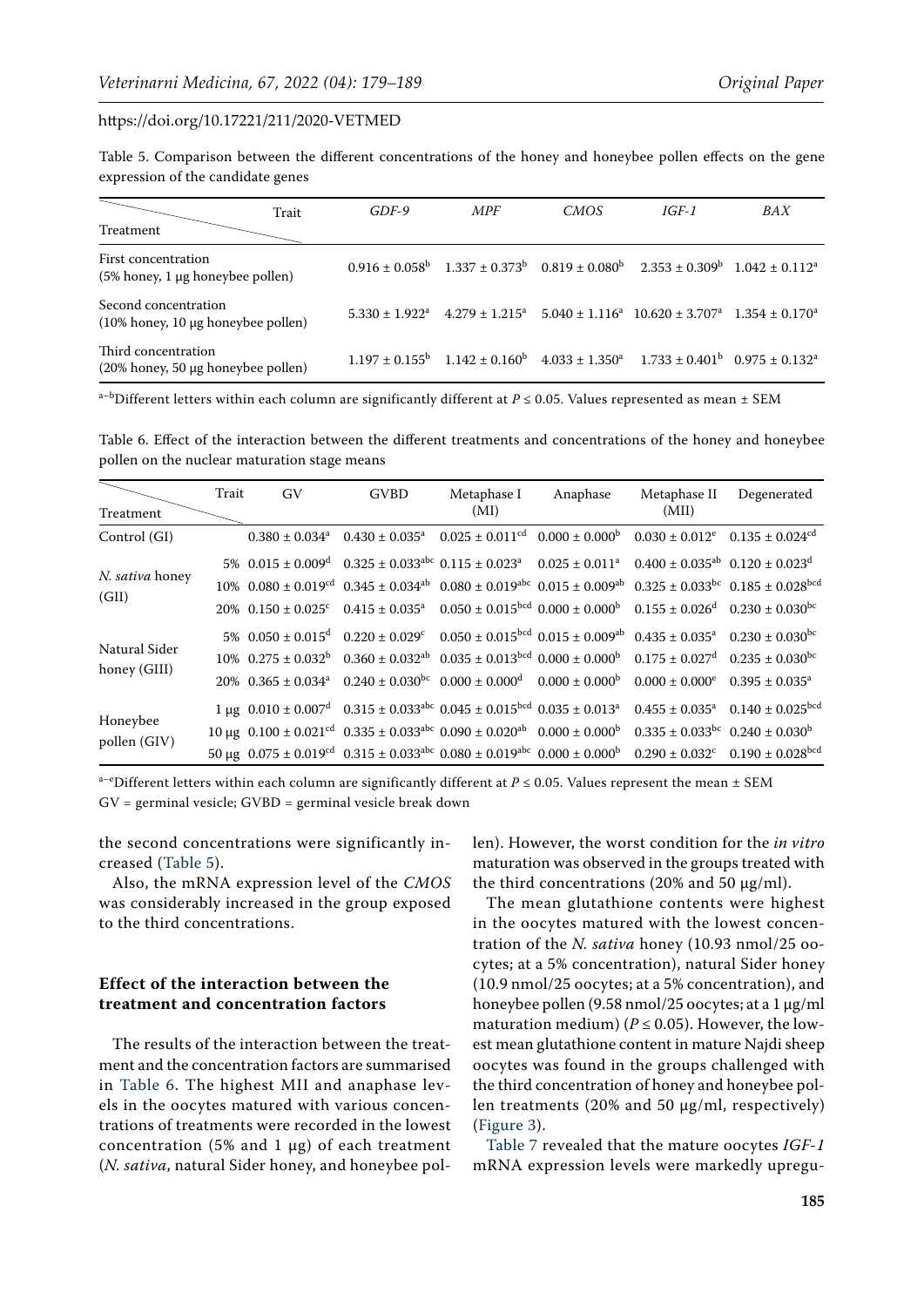<span id="page-7-0"></span>

Figure 3. Mean values of the glutathione concentration in the matured sheep oocytes as a result of the interaction between two study factors

lated in the groups challenged with the second concentration (10%) of the natural Sider honey  $(30.167 \pm 4.417)$  and honeybee pollen  $(9.940 \pm 1.62)$ 1.536).

In the mature oocytes, significant increases in the *CMOS*, *MPF*, and *GDF-9* gene expression levels were observed in the group exposed to the second concentration (10%) of natural Sider honey. However, the lowest level of the *GDF-9* and *CMOS* mRNA expression in the mature oocyte was recorded at the lowest concentration of each treatment (*N. sativa*, natural Sider honey, and honeybee pollen). Meanwhile, the highest level of the apoptosisrelated gene (*BAX*) expression level was observed in the 10  $\mu$ g/ml honeybee pollen (1.747  $\pm$  0.369).

### https://doi.org/10.17221/211/2020-VETMED

### **DISCUSSION**

Recently, *in vitro* embryo production (IVEP) protocols have substantially progressed; however, the *in vitro* blastocyst formation rates are still low, ranging from 20% to 40%. Therefore, different approaches to the optimisation of the IVEP stages have been employed. The first strategy of the *in vitro* maturation was improved through stimulation by luteinising hormones, to stimulate their meiotic progression to metaphase II (MII) [\(de Oliveira](#page-9-16) [Santos et al. 2018;](#page-9-16) [de Oliveira et al. 2020\)](#page-9-17).

As mentioned earlier, the *in vitro* oocyte maturation rates are still low. There are also discrepancies in other reports on other species. For instance, mean oocyte maturation rates of 70% have been reported in ovine ([Zabihi et al. 2019\)](#page-10-8), porcine [\(Alvarez et al. 2019](#page-9-18)), and bovine ([An et al. 2019](#page-9-19)) species; as well as 45% in goats ([Piras et al. 2019](#page-10-10)). [Abd El-Aziz et al. \(2016\)](#page-8-1) reported that the reason for the discrepancies in the efficiency of the oocyte maturation might be related to the culture environment. Hence, several other components (i.e., vitamins, antioxidants, hormones, proteins, etc.) have been suggested to be added into the medium to enhance the IVM rates and reduce the oxidative stress [\(Shabankareh et al. 2012;](#page-10-7) [Mishra et al. 2016](#page-9-20); [Dunning and Robker 2018](#page-9-0)). [Bormann et al. \(2003\)](#page-9-6) and [Shabankareh et al. \(2012\)](#page-10-7) added vitamins, as supplements, to the maturation medium of goat and sheep oocytes, respectively, which presented

<span id="page-7-1"></span>Table 7. Effect of the interaction between the different treatments and concentrations of the honey and honeybee pollen on the gene expression mean

|                               | Trait      | $GDF-9$                         | <b>MPF</b>                      | <b>CMOS</b>                     | $IGF-1$                         | BAX                             |
|-------------------------------|------------|---------------------------------|---------------------------------|---------------------------------|---------------------------------|---------------------------------|
| Treatment                     |            |                                 |                                 |                                 |                                 |                                 |
| Control (GI)                  |            | $1.007 \pm 0.082$ <sup>bc</sup> | $1.030 \pm 0.185$ <sup>d</sup>  | $1.007 \pm 0.095$ <sup>d</sup>  | $1.037 \pm 0.179$ <sup>c</sup>  | $1.153 \pm 0.456^{ab}$          |
|                               | 5%         | $0.633 \pm 0.084^c$             | $3.277 \pm 0.425$ <sup>bc</sup> | $0.793 \pm 0.099$ <sup>d</sup>  | $2.453 \pm 0.136^c$             | $1.123 \pm 0.032^{ab}$          |
| N. sativa honey<br>(GII)      | 10%        | $1.847 \pm 0.301$ <sup>bc</sup> | $1.737 \pm 0.176$ <sup>cd</sup> | $3.210 \pm 0.090^{\circ}$       | $1.337 \pm 0.288$ <sup>c</sup>  | $1.597 \pm 0.182^{ab}$          |
|                               | 20%        | $1.650 \pm 0.561$ <sup>bc</sup> | $1.697 \pm 0.485$ <sup>cd</sup> | $1.407 \pm 0.166$ <sup>cd</sup> | $1.097 \pm 0.130^c$             | $1.283 \pm 0.139^{ab}$          |
|                               | 5%         | $0.957 \pm 0.069$ <sup>bc</sup> | $0.983 \pm 0.200$ <sup>d</sup>  | $0.623 \pm 0.041$ <sup>d</sup>  | $3.687 \pm 0.295$ <sup>c</sup>  | $1.140 \pm 0.090$ <sup>ab</sup> |
| Natural Sider<br>honey (GIII) | 10%        | $16.283 \pm 0.829$ <sup>a</sup> | $10.800 \pm 1.039$ <sup>a</sup> | $10.723 \pm 1.077$ <sup>a</sup> | $30.167 \pm 4.417$ <sup>a</sup> | $0.920 \pm 0.188$ <sup>ab</sup> |
|                               | 20%        | $0.913 \pm 0.009^{\circ}$       | $1.033 \pm 0.180$ <sup>d</sup>  | $2.117 \pm 0.205^{\text{cd}}$   | $3.830 \pm 0.704^c$             | $0.853 \pm 0.020^{ab}$          |
|                               | $1 \mu g$  | $1.067 \pm 0.020$ <sup>bc</sup> | $0.057 \pm 0.029$ <sup>d</sup>  | $0.853 \pm 0.288$ <sup>d</sup>  | $2.237 \pm 0.441$ <sup>c</sup>  | $0.750 \pm 0.035^{ab}$          |
| Honeybee<br>pollen (GIV)      | $10 \mu g$ | $2.183 \pm 0.393^{\rm b}$       | $3.550 \pm 1.144^b$             | $5.220 \pm 0.479^b$             | $9.940 \pm 1.536^b$             | $1.747 \pm 0.369^a$             |
|                               | $50 \mu g$ | $1.220 \pm 0.220$ <sup>bc</sup> | $0.807 \pm 0.193$ <sup>d</sup>  | $11.600 \pm 1.229^a$            | $0.967 \pm 0.225$ <sup>c</sup>  | $0.610 \pm 0.135^b$             |

<sup>a-d</sup>Different letters within each column are significantly different at *P* ≤ 0.05. Resulting values are represented as a mean ± SEM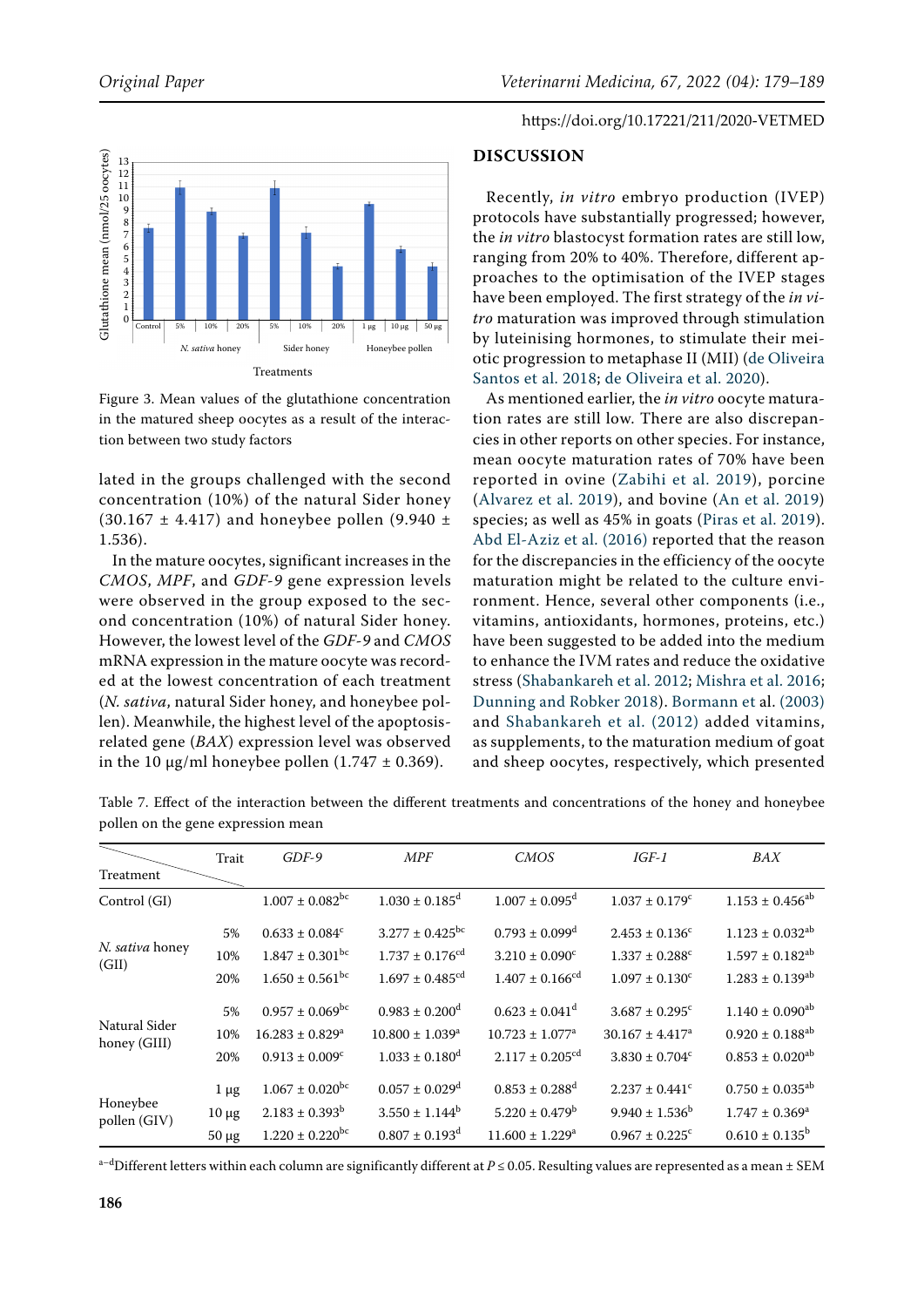a positive effect on improving the oocyte maturation and embryonic growth.

Meanwhile, [Wongsrikeao et al. \(2006\)](#page-10-6) have showed that using a fructose-supplemented medium in producing swine embryos *in vitro* was better than glucose. On the other hand, it has been well reported that natural honey and honeybee pollen is made up of valuable compounds, such as sugars, amino acids, vitamins, enzymes, proteins, antioxidant compounds, antibiotics, glycosides, organic acids, minerals, phenolic compounds, and flavonoids ([Solayman et al. 2016](#page-10-11)). As mentioned, ascorbic acid (AA) is a vital antioxidant component of natural honey. [Khanday et al.](#page-9-21)  [\(2019\)](#page-9-21) has been reported that AA, as an additive to the maturation medium of goat oocytes, can cause a high maturation rate. On the other hand, [Gustina et al. \(2020\) r](#page-9-22)eported that the addition of 150 µM of α-tocopherol, as another antioxidant component, to the IVM of sheep oocytes could increase the number of activated oocytes. Based on the above literature, it can be concluded that supplementing the oocyte maturation medium with antioxidants can improve the rate of maturation, increase the glutathione concentration and reduce the reactive oxygen species (ROS) levels ([Khazaei and](#page-9-23)  [Aghaz 2017\)](#page-9-23). For this purpose, in the current study, a conventional culture medium supplemented with various concentrations of natural honey and honeybee pollen was investigated for the first time in the *in vitro* maturation of sheep oocytes.

Overall, this study showed the possibility of enhancing the *in vitro* maturation of oocytes supplemented with natural honey or honeybee pollen through the upregulation of some candidate genes and increase the GSH content, which might be beneficial to improve the maturation medium of ewe oocytes and finally the oocyte efficiency. This observation is consistent with *in vitro* previous studies ([Veshkini et al. 2018](#page-10-12)).

[Piras et al. \(2019\) h](#page-10-10)ave been reported that the *in vitro* maturation medium of caprine oocytes supplemented with  $1 \mu M$  of resveratrol caused the high average development of the blastocysts and increased the glutathione levels. Also, [Zabihi et al.](#page-10-8)  [\(2019\)](#page-10-8) observed that the addition of resveratrol at a 0.25 and 0.5  $\mu$ M concentration, as a supplement of the IVM of sheep oocytes, led to an improvement in the meiotic competence and early embryonic development. Quercetin (QT) has also been used as a supplement to IVM of swine oocyte

which led to an increasing oocyte maturation rate and reduced the ROS levels ([Kang et al. 2016](#page-9-7)).

The data of the current study were in line with our previous study ([Barakat et al. 2020](#page-9-9)) and that of [Kaabi et al. \(2020\),](#page-9-10) who used honeybee pollen and black seed natural honey (*N. sativa*) in the IVM medium of sheep oocytes.

Briefly, bee products have a decisive role in the improvement of the *in vitro* maturation rate, increasing the glutathione concentration, and upregulating the gene expression.

In summary, our results demonstrate that the use of natural honey or honeybee pollen increased the mean number of oocytes reaching the MII stage (maturation rate), which led to an improvement in the glutathione content and enhancement of the gene expression controlling the cell cycling. Evaluating the antioxidant status of the matured oocytes, however, would better clarify the antioxidative effects of these compounds. Although it is speculated that the higher regulation of these candidate genes in matured oocytes challenged with these supplements might have partly contributed to improving the vital related intracellular routes, though the underlying mechanism(s) responsible for this improvement is (are) yet to be determined.

### **Acknowledgment**

The authors acknowledge Princess Nourah bint Abdulrahman University Researchers Supporting Project (No. PNURSP2022R37), Princess Nourah bint Abdulrahman University, Riyadh, Saudi Arabia.

### **Conflict of interest**

The authors declare no conflict of interest.

# **REFERENCES**

- <span id="page-8-1"></span>Abd El-Aziz AH, Mahrous UE, Kamel SZ, Sabek AA. Factors influencing in vitro production of bovine embryos: A review. Asian J Anim Vet Adv. 2016;11(12):737-56.
- <span id="page-8-0"></span>Abel SDA, Baird SK. Honey is cytotoxic towards prostate cancer cells but interacts with the MTT reagent: Considerations for the choice of cell viability assay. Food Chem. 2018 Feb 15;241:70-8.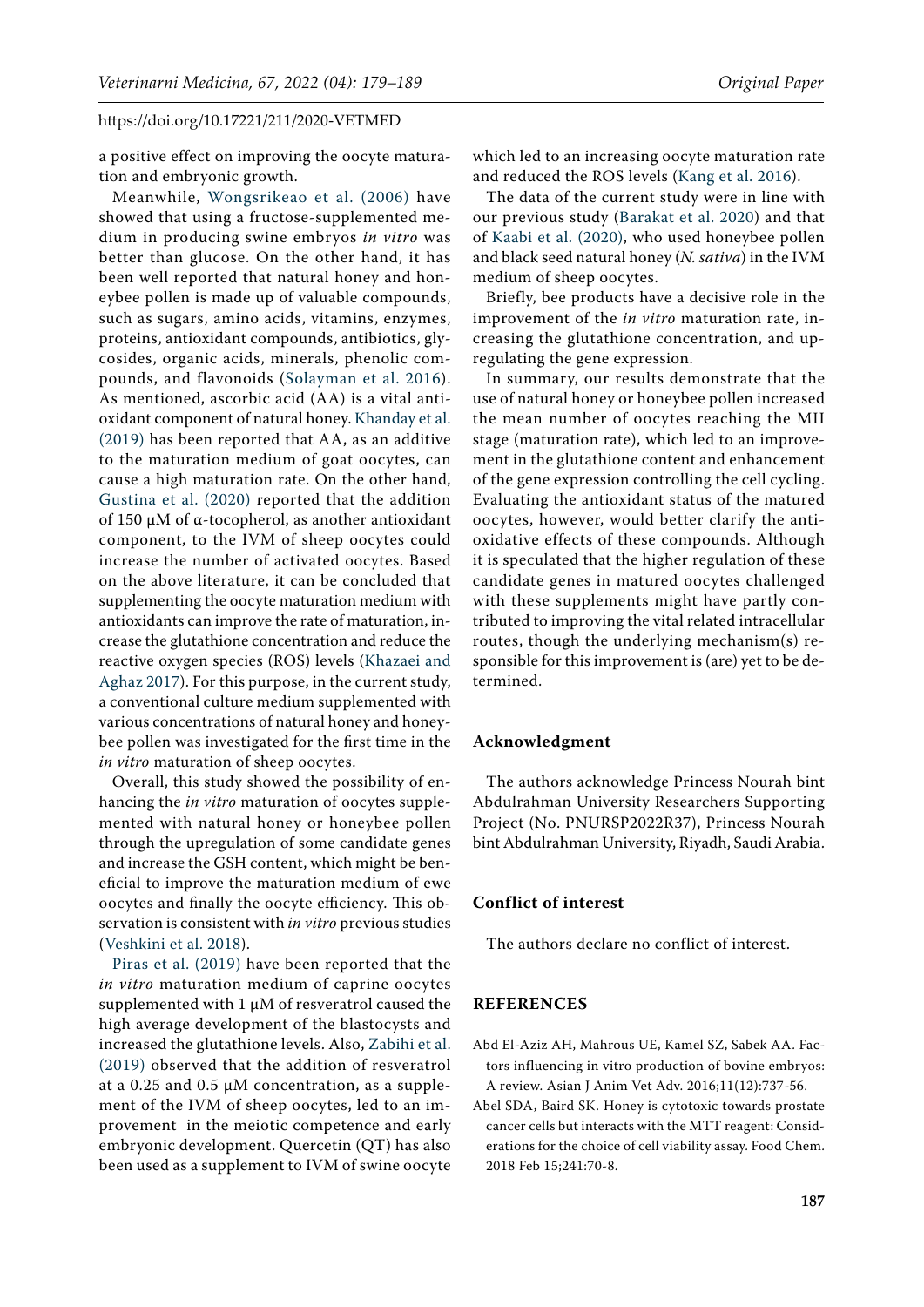- <span id="page-9-4"></span>Agarwal A, Durairajanayagam D, du Plessis SS. Utility of antioxidants during assisted reproductive techniques: An evidence based review. Reprod Biol Endocrinol. 2014 Nov 24;12(1):112.
- <span id="page-9-8"></span>Al-Mutary M, Al-Ghadi M, Al-Himaidi A, Iwamoto D, Al-Anazi Y, Ammari A, Ahmad J, Al-Khedhairy A. Using RT-PCR and glutathione level to study the effect of follicular fluid on in vitro maturation and gene expression of sheep oocytes. Saudi J Biol Sci. 2019 Sep;26(6):1216-22.
- <span id="page-9-18"></span>Alvarez GM, Exposito MJ, Elia E, Paz D, Morado S, Cetica PD. Effects of gonadotrophins and insulin on glucose uptake in the porcine cumulus-oocyte complex during IVM. Reprod Fertil Dev. 2019 Jul 24;31(8):1353-9.
- <span id="page-9-19"></span>An Q, Peng W, Cheng Y, Lu Z, Zhou C, Zhang Y, Su J. Melatonin supplementation during in vitro maturation of oocyte enhances subsequent development of bovine cloned embryos. J Cell Physiol. 2019 Aug;234(10):17370-81.
- <span id="page-9-12"></span>Barakat IA, Alajmi RA, Zoheir KM, Salem LM, Al-Hemidiy AR. Gene expression and maturation evaluation of sheep oocytes cultured in medium supplemented with natural antioxidant source. S Afr J Anim Sci. 2018 Feb;48(2): 261-70.
- <span id="page-9-9"></span>Barakat IAH, Kaabi AM, Alajmi RA. The role of honeybee pollen as a natural source of antioxidants in the in vitro maturation medium of sheep oocytes and its effect on gene expression. Environ Sci Pollut Res Int. 2020 Sep; 27(25):31350-6.
- <span id="page-9-6"></span>Bormann CL, Ongeri EM, Krisher RL. The effect of vitamins during maturation of caprine oocytes on subsequent developmental potential in vitro. Theriogenology. 2003 Mar; 59(5-6):1373-80.
- <span id="page-9-11"></span>Buttstedt A, Moritz RF, Erler S. More than royal food – Major royal jelly protein genes in sexuals and workers of the honeybee Apis mellifera. Front Zool. 2013 Nov 27; 10(1):72.
- <span id="page-9-17"></span>de Oliveira LRM, de Oliveira Santos MV, Bertini LM, Pereira AF. Bioguided isolation of compounds with antioxidant activity to improve the in vitro maturation of mammalian oocytes. Res Soc Dev. 2020 Jun 27;9(8):e117985137.
- <span id="page-9-16"></span>de Oliveira Santos MV, Borges AA, de Queiroz Neta LB, Bertini LM, Pereira AF. Use of natural antioxidants in in vitro mammalian embryo production. Semina: Cienc Agrar. 2018 Jan 1;39(1):431-44.
- <span id="page-9-2"></span>Du Plessis SS, Makker K, Desai NR, Agarwal A. Impact of oxidative stress on IVF. Expert Rev Obstet Gynecol. 2008 Jul 1;3(4):539-54.
- <span id="page-9-15"></span>Duncan OD, Duncan B. A methodological analysis of segregation indexes. Am Sociol Rev. 1955 Apr;20(2):210-7.
- <span id="page-9-0"></span>Dunning KR, Robker RL. The role of L-carnitine during oocyte in vitro maturation: Essential co-factor? Anim Reprod. 2018 Aug 13;14(3):469-75.
- <span id="page-9-14"></span>Fan Z, Yang M, Regouski M, Polejaeva IA. Effects of three different media on in vitro maturation and development, intracellular glutathione and reactive oxygen species levels, and maternal gene expression of abattoir-derived goat oocytes. Small Rumin Res. 2017 Feb;147:106-14.
- <span id="page-9-22"></span>Gustina S, Hasbi H, Supriatna I, Setiadi MA. Maturation of sheep oocytes with antioxidant α-tocopherol which are activated by parthenogenesis. The 2<sup>nd</sup> International Conference of Animal Science and Technology. IOP Conference Series: Earth and Environmental Science; 2020 Apr 1;492(1):012070.
- <span id="page-9-10"></span>Kaabi AM, Barakat IAH, Alajmi RA, Abdel-Daim MM. Use of black seed (Nigella sativa) honey bee to improve sheep oocyte maturation medium. Environ Sci Pollut Res Int. 2020 Sep;27(27):33872-81.
- <span id="page-9-7"></span>Kang JT, Moon JH, Choi JY, Park SJ, Kim SJ, Saadeldin IM, Lee BC. Effect of antioxidant flavonoids (quercetin and taxifolin) on in vitro maturation of porcine oocytes. Asian-Australas J Anim Sci. 2016 Mar;29(3):352-8.
- <span id="page-9-13"></span>Khalil WK, Alam SS, Barakat IA, Hassan AM, Mahrous KF. Effect of in vitro culture on the expression of genes enhanced meiotic progression in Egyptian buffalo oocytes. J Appl Biosci. 2010 Aug;32:1977-88.
- <span id="page-9-21"></span>Khanday SB, Ahmed JA, Nashiruddullah N, Sharma U, Chakraborty D. Effect of antioxidant ascorbic acid on in vitro maturation of Caprine oocytes under normal and elevated temperatures. Indian J Anim Res. 2019;53(8):1020-4.
- <span id="page-9-23"></span>Khazaei M, Aghaz F. Reactive oxygen species generation and use of antioxidants during in vitro maturation of oocytes. Int J Fertil Steril. 2017 Jul-Sep;11(2):63-70.
- <span id="page-9-1"></span>Kyasari OR, Valojerdi MR, Farrokhi A, Ebrahimi B. Expression of maturation genes and their receptors during in vitro maturation of sheep COCs in the presence and absence of somatic cells of cumulus origin. Theriogenology. 2012 Jan 1;77(1):12-20.
- <span id="page-9-3"></span>Li Z, Zhou Y, Liu R, Lin H, Liu W, Xiao W, Lin Q. Effects of semen processing on the generation of reactive oxygen species and mitochondrial membrane potential of human spermatozoa. Andrologia. 2012 Jun;44(3):157-63.
- <span id="page-9-20"></span>Mishra A, Reddy IJ, Gupta PS, Mondal S. L-carnitine mediated reduction in oxidative stress and alteration in transcript level of antioxidant enzymes in sheep embryos produced in vitro. Reprod Domest Anim. 2016 Apr;51(2): 311-21.
- <span id="page-9-5"></span>Ommati MM, Tanideh N, Rezakhaniha B, Wang J, Sabouri S, Vahedi M, Dormanesh B, Koohi Hosseinabadi O, Rahmanifar F, Moosapour S, Akhlaghi A, Heidari R, Zamiri MJ. Is immunosuppression, induced by neonatal thymectomy, compatible with poor reproductive performance in adult male rats? Andrology. 2018 Jan;6(1):199-213. Retraction in: Andrology. 2018 Sep;6(5):807.